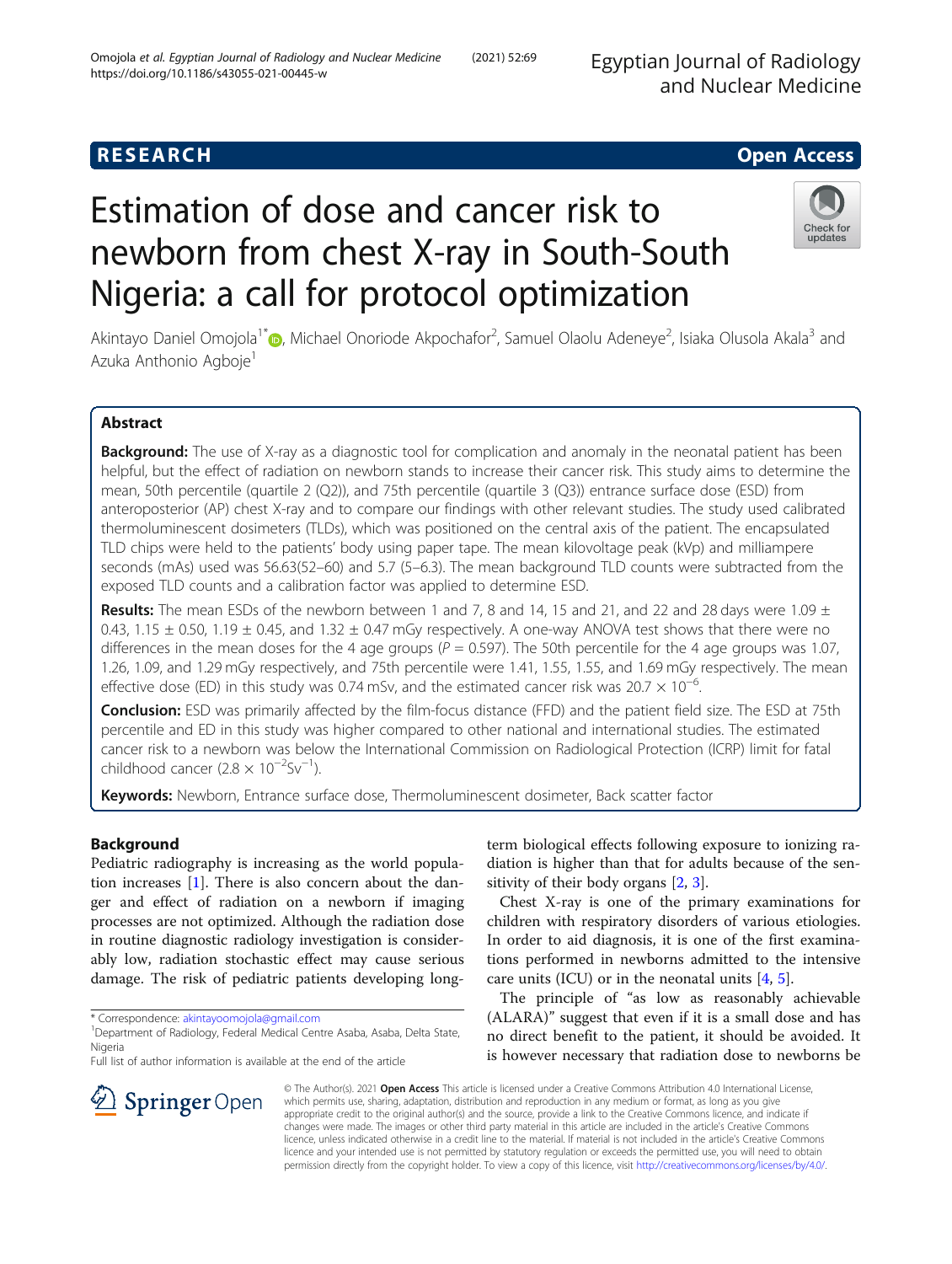properly optimized with emphasis on collimation (field size) and the appropriate selection of kVp and mAs. The latter has been shown to have a significant effect on the patient dose outcome [\[6](#page-6-0)–[10\]](#page-6-0).

In most developing countries like Nigeria, there are no national guidelines on diagnostic reference levels (DRL) to checkmate radiography services in the country. Some of the problems faced are the poor legislature, inactiveness of regulatory bodies, paucity in manpower (like the medical physicist), and the lack of dosimetry equipment to evaluate patient dose  $[11-13]$  $[11-13]$  $[11-13]$  $[11-13]$  $[11-13]$ .

DRL is an investigational level used to identify unusually high radiation doses for common diagnostic medical X-ray imaging procedures. DRLs are suggested action levels above which a facility should review its methods and determine if acceptable image quality can be achieved at lower doses [[14](#page-6-0)–[17](#page-7-0)]. The International Commission on Radiological Protection (ICRP) emphasizes that DRLs "are not for regulatory or commercial purposes, not a dose restraint and not linked to limits or constraints." DRLs are usually determined with either a standard phantom or from patient data with thermoluminescent dosimeters (TLDs) or through patient anthropomorphic parameter and tube outputs [[18\]](#page-7-0). DRLs are usually set at the 75th percentile of the measured patient or phantom data. The ICRP also emphasizes that DRLs should not be applied to individual patients [\[19](#page-7-0)]. To make meaningful comparisons, aggregate data from different facilities should be compared against the benchmark DRL. There should be consistency in the protocol in this regard.

Although phantoms can be helpful in assessing the performance of X-ray units operating in an AEC mode, they are recommended not to replace surveys of actual patient examinations. Data from patient examinations provide the only definitive method for determining values of DRL quantities during clinical use [\[19](#page-7-0)].

DRLs and achievable doses (ADs) are part of the optimization process. It is essential to ensure that image quality appropriate for the diagnostic purpose is achieved when changing patient doses. Optimization must balance image quality and patient dose, that is, image quality must be maintained at an appropriate level as radiation doses are decreased [[20\]](#page-7-0).

Our pilot study shows that for every 10 radiographs, an average of 8 was chest X-ray from the Neonatal Unit. This study is aimed at determining the mean entrance surface dose (ESD) from chest X-rays to newborns (male and female) between 0 and 30 days with calibrated TLD chips and to determine the effect of kVp, mAs, field size, film-focus distance (FFD), and other parameters on the dose. This study will also determine corresponding 50th and 75th percentiles and compare our findings with relevant studies.

#### **Methods**

The study involved 40 newborns from the neonatal wards for routine chest (AP) X-ray in a medical center in Asaba, Delta State. Ethical approval was gotten and consent from parents and guidance was duly obtained. The newborns were divided into 4 groups: 1–7, 8–14, 15–21, and 21–28 days respectively. This study involved two qualified and experienced radiographer, each with 7 years' working experience, a radiologist with 12 years' experience, and a medical physicist with 8 years' working experience. A Digital Radiography system (Radiologa S.A., Spain, Algete, September; 2018) was used with the inherent grid system (Table 1). For each newborn, 4 TLD chips were used. The TLD chip used is a round phosphor called lithium fluoride, doped with magnesium and titanium (LiF:Mg, Ti), with batch number of RS/ 2146/19, with dimensions and diameter of  $\varnothing$  4.5 mm and thickness of  $0.90 \pm 0.05$  mm, and with sensitivity spread of  $\pm$  3.5% standard deviation.

Prior to this study, the TLD chips calibration factor were obtained from a Secondary Standard Dosimetry Laboratory (SSDL) in the National Institute of Radiation Protection and Research (NIRPB) in the University of Ibadan, Oyo State in Nigeria using a Cesium-137 source [\[21\]](#page-7-0).

Before usage, the TLD chips were arranged on an annealing tray and were positioned in a TLD Furnace Type LAB-01/400 at a temperature of 400  $^{\circ}$ C for one (1) hour and were allowed to cool to room temperature. In order to remove lower peaks, they were heated to a temperature of 100 °C for another two (2) hours and were allowed to cool. They were later used after 48 h for this study.

**Table 1** Digital radiography specifications

| Digital radiography machine specifications |                                  |  |  |  |  |
|--------------------------------------------|----------------------------------|--|--|--|--|
| Manufacturer                               | <b>RADIOLOGIA</b>                |  |  |  |  |
| Type                                       | Ceiling Mounted Unit (DR System) |  |  |  |  |
| Serial number                              | 19030007                         |  |  |  |  |
| Machine model                              | POI YRAD PREMIUM CS              |  |  |  |  |
| Power capacity                             | 50 kW                            |  |  |  |  |
| kVp range                                  | 40–150 kVp                       |  |  |  |  |
| mAs range                                  | $0.1 - 630$ mAs                  |  |  |  |  |
| Maximum current                            | $3.5 - 1.6A$                     |  |  |  |  |
| Minimum filtration                         | 2 mmAl @75 kVp                   |  |  |  |  |
| Focal spot                                 | 1.2/0.6                          |  |  |  |  |
| Grid                                       | Yes (14 $\times$ 17 inches)      |  |  |  |  |
| Total filtration                           | 3.3 mmAl                         |  |  |  |  |
| Line voltage                               | 115-240 V                        |  |  |  |  |
| Phase                                      | 3, 50/60 Hz                      |  |  |  |  |
| Target                                     | Tungsten                         |  |  |  |  |
| Manufactured date                          | February 2019                    |  |  |  |  |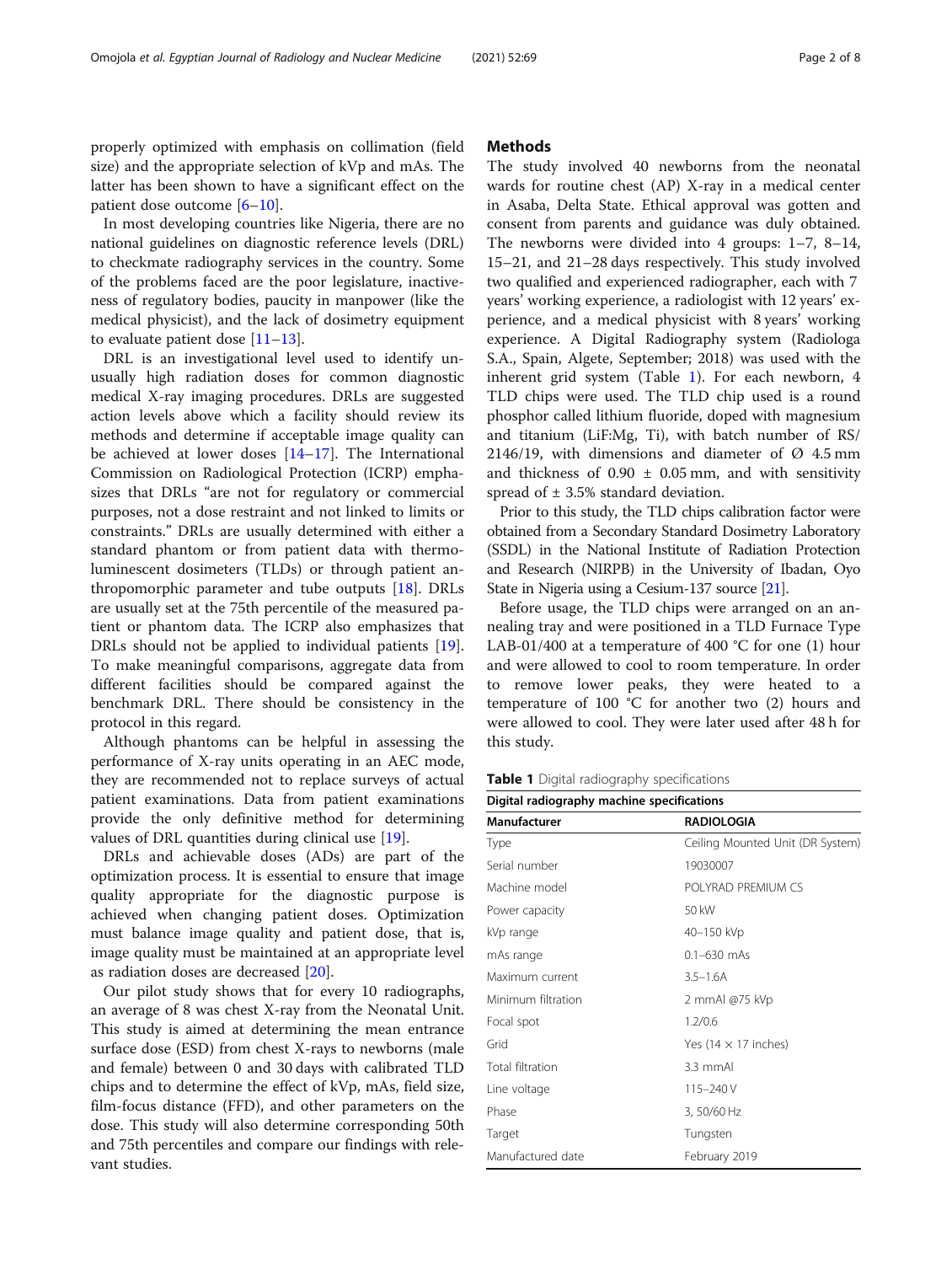| Patient        | Mean ESD (mGy)  | Field size $(cm2)$ | kVp | mAs | <b>FFD</b> | Age (days)     | Sex | Weight (Kg) | Height (m) |
|----------------|-----------------|--------------------|-----|-----|------------|----------------|-----|-------------|------------|
|                | $0.94 \pm 0.01$ | $23 \times 23$     | 54  | 5   | 100        |                | M   | 4           | 0.43       |
| 2              | $1.80 \pm 0.17$ | $30 \times 24$     | 57  | 6.3 | 100        | 7              | M   | 3.5         | 0.57       |
| 3              | $1.10 \pm 0.12$ | $22 \times 17$     | 60  | 5   | 100        | $\overline{2}$ | M   | 2.7         | 0.40       |
| $\overline{4}$ | $0.73 \pm 0.03$ | $18 \times 12$     | 54  | 6.3 | 100        |                | M   | 1.7         | 0.47       |
| 5              | $0.32 \pm 0.15$ | $24 \times 18.5$   | 54  | 5   | 100        |                | F   | 1.2         | 0.44       |
| 6              | $1.03 \pm 0.01$ | $21 \times 18$     | 55  | 6.3 | 102        | 3              | F.  | 2           | 0.39       |
| $\overline{7}$ | $1.19 \pm 0.02$ | $21 \times 17$     | 56  | 6.3 | 100        | 6              | F.  | 3.1         | 0.51       |
| 8              | $1.33 \pm 0.03$ | $20 \times 18$     | 57  | 6.3 | 100        | 5              | F.  | 2.7         | 0.42       |
| 9              | $0.83 \pm 0.03$ | $24 \times 24$     | 57  | 5   | 100        | 3              | F   | 3.1         | 0.40       |
| 10             | $1.65 \pm 0.21$ | $30 \times 22$     | 59  | 6.3 | 104        | 7              | F.  | 2.3         | 0.56       |

<span id="page-2-0"></span>Table 2 Entrance surface dose (ESD) and other parameters for newborn between 1 and 7 days

Each of the TLD chips was tied in flexible nylon and was wrapped in paper tape and was numbered to avoid mix up. In addition, background TLD chips were kept in a safe place from radiation.

After each positioning, 2 TLD chips were positioned centrally on the patient skin before exposure. The essence of the 2 chips is to estimate average values. To avoid movement, either a guardian or caregiver was available to hold the patient. In this case, the guardian or caregiver wears a lead apron for protection.

Patient information that were noted were the age, sex, weight, height, and protocol parameter kVp, mAs, field size, and FFD.

Each TLD chip was read using a RadPro Cube 400 manual TLD Reader (Freiberg Instruments GmbH, Germany) to determine the corresponding TLD count. In order to determine the patient dose, the following mathematical relation was used:

Entrance surface air kerma (ESAK)  $(1)$ 

$$
= (\text{TLD}_i - \text{TLD}_0) \times \text{CF}_{\text{CS} - 137} \left( \frac{\text{mGy}}{\text{count}} \right)
$$

The average background count was obtained from a number of TLD chips that were not exposed to radiation denoted as  $TLD_0$ . The obtained TLD counts  $(TLD_i$ - $TLD<sub>0</sub>$ ) were multiplied with a pre-determined X-ray calibration factor (CF).

The effective dose was calculated using the relation:

$$
E = \sum_{T} W_{T} H_{T} \tag{2}
$$

where the effective dose  $E$  is a measure of the combined detriment from stochastic effects for all organs and tissues for the reference man,  $W_T$  is the tissue weighting factor, and  $H_T$  is the equivalent dose.  $W_T$  was determined using the International Atomic Energy Agency (IAEA) Human Health Series No. 24.

Radiation risk for the newborn (preterm) was estimated as  $2.8 \times 10^{-2}$ Sv<sup>-1</sup> according to the ICRP-60 recommendations, and it was multiplied by the effective dose to calculate the radiation risk of the 40 patients [\[22](#page-7-0)].

#### Statistical analysis

The data analysis was performed using SPSS for Windows, Version 22.0 (SPSS Inc., Chicago, IL, USA).

Table 3 Entrance surface dose (ESD) and other parameters for newborn between 8 and 14 days

| Patient        | Mean ESD (mGy)  | Field size $(cm2)$ | kVp | mAs | <b>FFD</b> | Age (days) | Sex | Weight (Kg)    | Height (m) |
|----------------|-----------------|--------------------|-----|-----|------------|------------|-----|----------------|------------|
|                | $1.18 \pm 0.15$ | $25 \times 23$     | 58  | 5   | 102        | 13         | M   | 3.5            | 0.55       |
| 2              | $1.73 \pm 0.23$ | $30 \times 23$     | 57  | 6.3 | 100        | 10         | M   | 3.5            | 0.57       |
| 3              | $1.05 \pm 0.02$ | $16 \times 12$     | 58  | 5   | 100        | 9          | M   | 3.2            | 0.53       |
| $\overline{4}$ | $0.36 \pm 0.05$ | $26 \times 18$     | 55  | 5   | 98         | 10         | M   | 1.8            | 0.56       |
| 5              | $0.60 \pm 0.16$ | $27 \times 20$     | 54  | 5   | 100        | 11         | M   | 2.5            | 0.47       |
| 6              | $1.39 + 0.07$   | $21 \times 16$     | 54  | 6.3 | 108        | 14         | F.  | $\overline{4}$ | 0.40       |
| $\overline{7}$ | $1.58 \pm 0.12$ | $19 \times 19$     | 59  | 6.3 | 100        | 8          | F   | 4.5            | 0.44       |
| 8              | $1.33 \pm 0.33$ | $22 \times 20$     | 58  | 6.3 | 100        | 14         | F.  | 3              | 0.41       |
| 9              | $0.52 \pm 0.03$ | $24 \times 22$     | 57  | 5   | 100        | 12         | F.  | 2.7            | 0.52       |
| 10             | $1.74 \pm 0.01$ | $25 \times 21$     | 60  | 6.3 | 104        | 13         | F.  | 3.3            | 0.58       |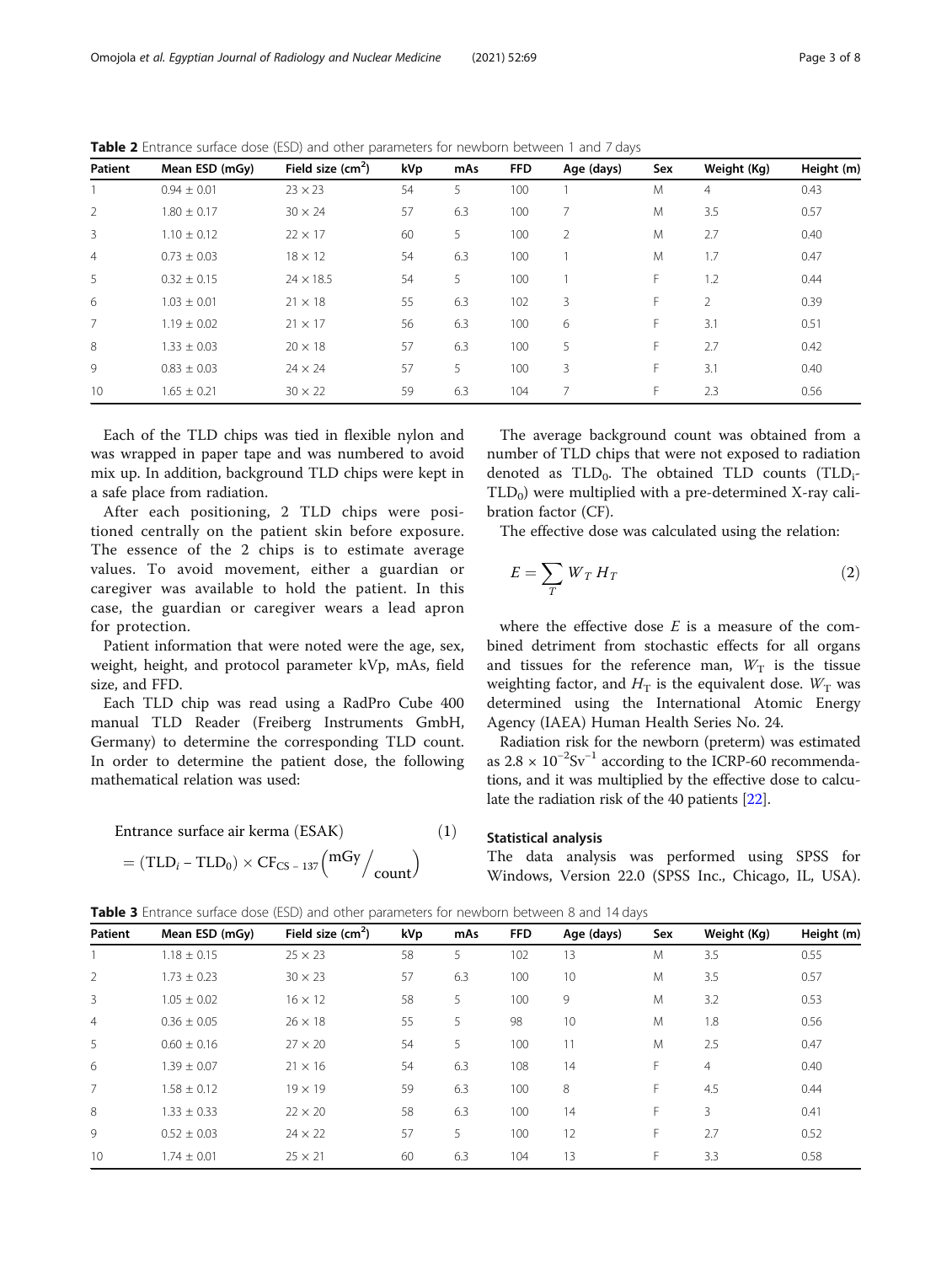| Patient        | Mean ESD (mGy)  | Field size $(cm2)$ | kVp | mAs | <b>FFD</b> | Age (days) | Sex | Weight (Kg) | Height (m) |
|----------------|-----------------|--------------------|-----|-----|------------|------------|-----|-------------|------------|
|                | $1.13 \pm 0.02$ | $22.5 \times 16$   | 54  | 5   | 100        | 15         | M   | 3.3         | 0.47       |
| 2              | $1.31 \pm 0.11$ | $25 \times 25$     | 58  | 6.3 | 104        | 15         | M   | 4.0         | 0.48       |
| 3              | $1.79 + 0.10$   | $22 \times 17$     | 59  | 6.3 | 100        | 17         | M   | 3.6         | 0.65       |
| $\overline{4}$ | $0.66 \pm 0.23$ | $18.7 \times 18$   | 52  | 5.0 | 100        | 20         | F   | 2.9         | 0.47       |
| 5              | $1.04 \pm 0.15$ | $26 \times 24$     | 54  | 5.0 | 100        | 17         | F   | 2.3         | 0.42       |
| 6              | $1.90 \pm 0.31$ | $30 \times 28$     | 58  | 6.3 | 102        | 18         | F.  | 2.7         | 0.50       |
| $\overline{7}$ | $0.72 \pm 0.02$ | $21.5 \times 17$   | 56  | 5.0 | 100        | 16         | F   | 4.5         | 0.45       |
| 8              | $0.80 \pm 0.04$ | $20 \times 18$     | 57  | 5.0 | 104        | 15         | F.  | 2.7         | 0.42       |
| 9              | $1.61 + 0.09$   | $29 \times 27$     | 58  | 6.3 | 100        | 21         | F.  | 3.3         | 0.40       |
| 10             | $0.97 \pm 0.20$ | $20.5 \times 17$   | 54  | 5   | 104        | 17         | F.  | 2.1         | 0.38       |

<span id="page-3-0"></span>Table 4 Entrance surface dose (ESD) and other parameters for newborn between 15 and 21 days

Descriptive statistics and a one-way analysis of variance (ANOVA) were used at a 95% level of significance.  $P$ < 0.05 was considered statistically significant.

#### Results

The mean ESD for 10 newborns between 1 and 7 days was  $1.09 \pm 0.43$  mGy, and the ESD at 50th and 75th percentiles was  $1.07 \pm 0.05$  and  $1.41 \pm 0.11$  mGy respectively. The ESD for the 4 male and 6 female within this age group was 1.14  $±$  0.46 mGy and 1.05  $±$  0.46 mGy respectively. The mean field size, kVp, mAs, FFD, age, weight, and height for the 10 newborns within the age group were  $461 \pm 156.46 \text{ cm}^2$ ,  $56.3 \pm 2.11$  kVp,  $5.78 \pm 0.67$  mAs,  $100 \pm 1.35$  cm,  $3.6 \pm 2.46$ years,  $2.63 \pm 0.85$  kg, and  $0.46 \pm 0.07$  m respectively. A oneway ANOVA post hoc test shows that doses (mGy) were affected by FFD ( $P < 0.001$ ) and field sizes ( $P < 0.001$ ). Parameters that did not affect the dose were kVp ( $P = 0.346$ ), mAs ( $P = 1.000$ ), age ( $P = 1.000$ ), weight ( $P = 1.000$ ), and height ( $P = 1.000$ ) respectively (Table [2](#page-2-0)).

The mean ESD for 10 newborns between 8 and 14 days was  $1.15 \pm 0.50$  mGy, and the 50th and 75th percentiles were  $1.26 \pm 0.11$  mGy and  $1.55 \pm 0.01$  mGy respectively. The ESD for 5 male and 5 female within this age group was  $0.98 \pm 0.53$  mGy and  $1.31 \pm 0.47$  mGy

respectively. The mean field size, kVp, mAs, FFD, age, weight, and height for the 10 newborns within the age group were  $466 \pm 141 \text{ cm}^2$ ,  $57 \pm 2.05 \text{ kVp}$ ,  $5.65 \pm 141 \text{ cm}^2$ 0.69mAs,  $101.2 \pm 2.86$  cm,  $11.4 \pm 2.12$  years,  $3.2 \pm 0.76$ kg, and  $0.503 \pm 0.07$  m respectively. A one-way ANOVA post hoc test shows that doses (mGy) were affected by FFD ( $P = 0.001$ ) and field sizes ( $P < 0.001$ ). Parameters that did not affect the dose were kVp ( $P = 0.209$ ), mAs  $(P = 1.000)$ , age  $(P = 1.000)$ , weight  $(P = 1.000)$ , and height ( $P = 1.000$ ) respectively (Table [3\)](#page-2-0).

The mean ESD of 10 newborns between 15 and 21 days was  $1.19 \pm 0.45$  mGy, and the 50th and 75th percentiles were  $1.09 \pm 0.06$  and  $1.55 \pm 0.08$  mGy. The ESD for 3 male and 7 female within this age group was  $1.41 \pm 0.34$ mGy and  $1.10 \pm 0.47$  mGy respectively. The mean field size, kVp, mAs, FFD, age, weight, and height for the 10 newborns within the age group were  $502 \pm 197$  cm<sup>2</sup>, 56  $\pm$ 2.36 kVp,  $5.52 \pm 0.67$  mAs,  $101.4 \pm 1.90$  cm,  $17.1 \pm 2.08$ years,  $3.14 \pm 0.75$  kg, and  $0.46 \pm 0.08$  m respectively. A one-way ANOVA post hoc test shows that doses (mGy) were affected by FFD ( $P = 0.039$ ) and field sizes ( $P <$ 0.001). Parameters that did not affect the dose were kVp  $(P = 0.650)$ , mAs  $(P = 1.000)$ , age  $(P = 0.998)$ , weight  $(P = 0.650)$ 1.000), and height ( $P = 1.000$ ) respectively (Table 4).

Table 5 Entrance surface dose (ESD) and other parameters for newborn between 22 and 28 days

| Patient        | Mean ESD (mGy)  | Field size $(cm2)$ | kVp | mAs | <b>FFD</b> | Age (days) | Sex | Weight (Kg) | Height (m) |
|----------------|-----------------|--------------------|-----|-----|------------|------------|-----|-------------|------------|
|                | $1.20 + 0.01$   | $20 \times 20$     | 54  | 5   | 100        | 25         | M   | 3.2         | 0.62       |
| $\overline{2}$ | $1.73 \pm 0.17$ | $30 \times 23.5$   | 59  | 6.3 | 100        | 28         | M   | 3.7         | 0.57       |
| 3              | $1.97 \pm 0.12$ | $27 \times 27$     | 60  | 5   | 100        | 27         | M   | 4.2         | 0.59       |
| $\overline{4}$ | $1.14 \pm 0.03$ | $26 \times 18$     | 52  | 6.3 | 100        | 25         | M   | 4.0         | 0.60       |
| 5              | $1.37 \pm 0.15$ | $22 \times 20.7$   | 58  | 6.3 | 100        | 28         | M   | 2.5         | 0.47       |
| 6              | $0.74 + 0.01$   | $21 \times 16$     | 56  | 5   | 100        | 27         | M   | 3.8         | 0.48       |
| $\overline{7}$ | $0.95 \pm 0.02$ | $19 \times 19$     | 57  | 6.3 | 100        | 24         | F   | 4.2         | 0.44       |
| 8              | $2.01 + 0.03$   | $21 \times 15$     | 59  | 6.3 | 100        | 27         | F   | 3.7         | 0.60       |
| 9              | $1.37 \pm 0.03$ | $28 \times 24$     | 57  | 6.3 | 100        | 24         | F   | 4.3         | 0.53       |
| 10             | $0.73 \pm 0.21$ | $26.3 \times 21$   | 60  | 5   | 100        | 28         | F   | 3.2         | 0.50       |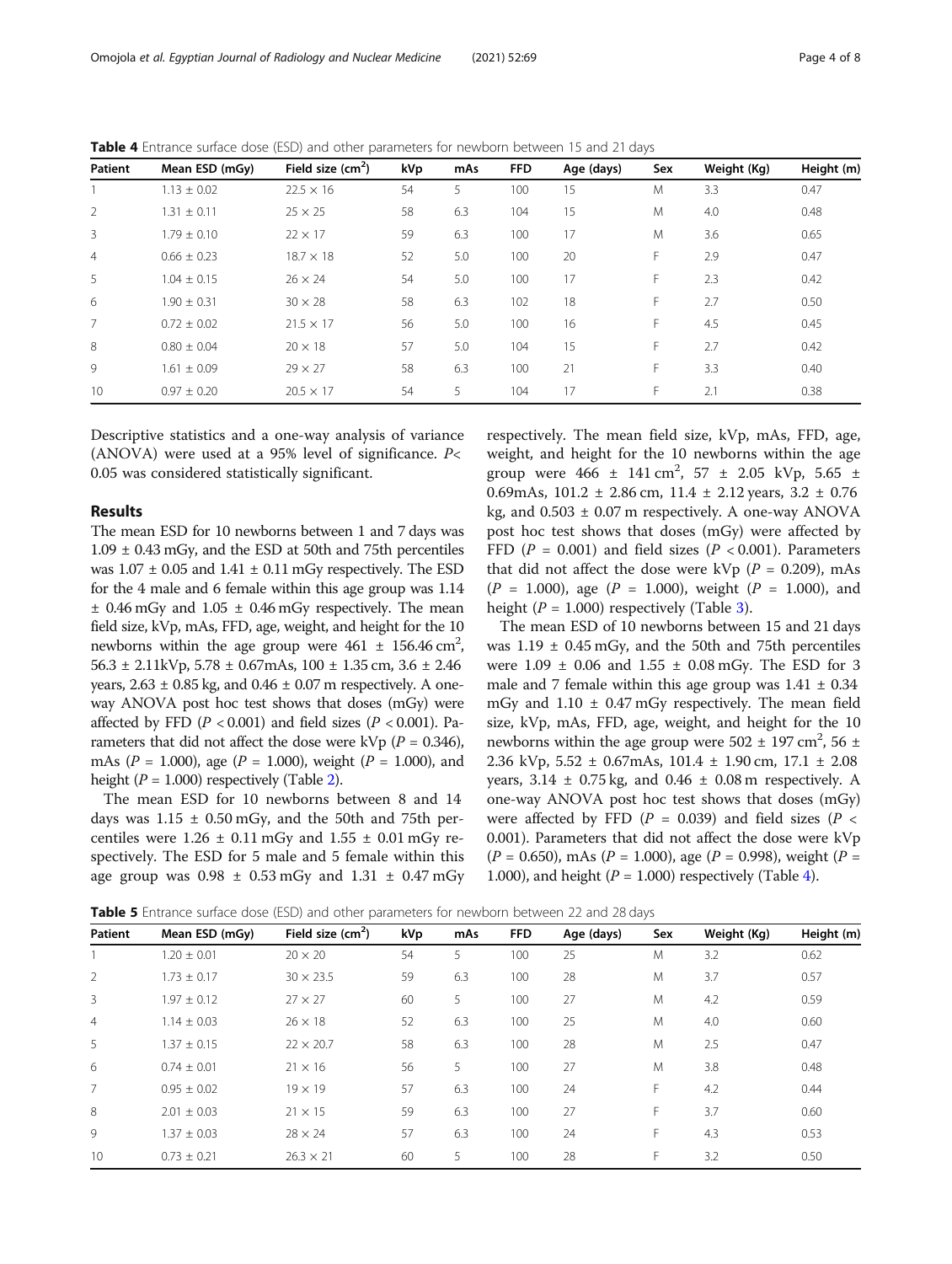Table 6 Mean parameters and ranges for the AP chest X-ray

| Mean dose (mGy)     | Field size $(cm2)$ | kVp        | mAs          | FFD (cm)     | Age (days)   | Weight (kg)    | Height (m)          |
|---------------------|--------------------|------------|--------------|--------------|--------------|----------------|---------------------|
| $1.19(0.32 - 2.01)$ | 482 (192-840)      | 57 (52–60) | $5.7(5-6.3)$ | 101 (98-108) | $14.6(1-28)$ | $3.2(1.2-4.5)$ | $0.49(0.38 - 0.65)$ |

The mean ESD of 10 newborns between 21 and 28 days was  $1.32 \pm 0.47$  mGy, and the 50th and 75th percentiles were  $1.29 \pm 0.12$  and  $1.69 \pm 0.03$  mGy. The mean ESD for 6 male and 4 female within this age group was  $1.36 \pm 0.44$  mGy and  $1.26 \pm 0.56$  mGy respectively. The mean field size, kVp, mAs, FFD, age, weight, and height for the 10 newborns within the age group were  $499 \pm 156 \text{ cm}^2$ ,  $57.2 \pm 2.62 \text{kVp}$ ,  $5.78 \pm 0.67 \text{mAs}$ ,  $100 \pm 100 \text{ s}$ 0.00 cm,  $26.3 \pm 1.64$  years,  $3.68 \pm 0.57$  kg, and  $0.54 \pm 0.59$ 0.06 m respectively. A one-way ANOVA post hoc test shows that doses (mGy) were affected by FFD  $(P =$ 0.004) and field sizes ( $P < 0.001$ ) respectively. Parameters that did not affect dose were kVp ( $P = 0.331$ ), mAs ( $P =$ 1.000), age ( $P = 0.972$ ), weight ( $P = 1.000$ ), and height ( $P = 1.000$ )  $= 1.000$ ) (Table [5](#page-3-0)).

The mean ESD, field size, kVp, FFD, age, weight, and height was 1.19 (0.32–2.01), 482 (192–840), 57 (52–60), 101 (98–108), 14.6 (1–28), 3.2 (1.2–4.5), and 0.49 (0.38– 0.65) respectively (Table 6).

The mean ESD, 75th percentile (Q3), minimum, maximum, age range, mode of measurements, and the detector used was compared to other studies are shown in Table 7. Similarly, the technical parameters and anthropomorphic measurements were compared with other studies (Table [8](#page-5-0)).

The effective dose (ED) was 740 μSv, and the estimated radiation risk from ICRP 60 report was in the range of  $20.7x10^6$  (Table [9](#page-5-0)).

#### **Discussion**

This study has used MTS-N (LiF:Mg, Ti) also known as TLD-100 to directly determine ESD from AP chest Xray in newborn for 0–30 days. The mean ESD from this research was higher compared to other studies. The 75th percentile was 13 and 22 times higher in dose compared to the DRLs and ADs with the use of an antiscatter grid and was 26 and 39 times higher in dose compared to the DRLs and ADs without the use of antiscatter grid based on the American College of Radiology-American Association of Physicists in Medicine-Society for Pediatric Radiology (ACR-AAPM-SPR) report [[15](#page-7-0), [20\]](#page-7-0). The effective dose (ED) was higher compared to other studies. Similarly, the study shows a cancer risk of 1 to 1353, which was higher compared to other studies, indicating the need for protocol optimization.

Similarly, there was no difference in the mean ESD among the 4 age groups from a one-way ANOVA test, showing that the radiographer used a similar exposure

Table 7 Comparison of this study's ESD with other national and international studies

|                           | Mean (mGy)    | $Q3$ (mGy)               | Minimum (mGy)            | Maximum (mGy)            | Age range      | Mode of measurement | <b>Detector</b>           |
|---------------------------|---------------|--------------------------|--------------------------|--------------------------|----------------|---------------------|---------------------------|
| This study <sup>a</sup>   | 1.19          | 1.56                     | 0.32                     | 2.01                     | $\leq 30$ days | Direct              | TLD                       |
| ACR $[15]$ <sup>a,b</sup> | -             | 0.12/0.06                | $\overline{\phantom{m}}$ | $\qquad \qquad =$        | $0-1$ years    | Direct <sup>a</sup> | TLD                       |
| Brazil [23]               | 0.07/0.05     |                          | 0.06/0.04                | 0.09/0.08                | $0-1$ year     | Direct              | CaSO <sub>4</sub> :Dy/TLD |
| Iran $[24]$ <sup>a</sup>  | 0.076         | 0.07                     | $\equiv$                 |                          | $<$ 1 year     | Direct              | <b>TLD</b>                |
| Nigeria <sup>[25]c</sup>  | 0.64/0.07/1.1 | $\overline{\phantom{0}}$ |                          |                          | $0-1$ year     | Direct              | <b>TLD</b>                |
| Turkey [26]               | 0.067/0.07    | $\equiv$                 | $\equiv$                 |                          | $6 - 112$ days | Direct/indirect     | TLD/tube output           |
| Ethiopia [27]             | 1.82          | 1.37                     | 0.97                     | 2.34                     | $0-1$ year     | Indirect            | Tube output               |
| Kuwait [28] <sup>b</sup>  | 0.074         |                          | -                        | $\overline{\phantom{m}}$ | $<$ 1 year     | Indirect            | Tube output               |
| Finland [29]              | 0.06          | -                        | 0.01                     | 0.27                     | 0 year         | Indirect            | Tube output               |
| $EC$ [30]                 |               | 0.08                     | -                        |                          | 0 year         | Indirect            | Tube output               |
| UNSCEAR [31]              | 0.041         | -                        | $\equiv$                 |                          | $0-1$ year     | Indirect            | Tube output               |
| <b>UK [32]</b>            | 0.06          | 0.07                     | 0.03                     | 0.09                     | 0 year         | Indirect            | Tube output               |
| Nigeria [33]              | 0.11          |                          | $\equiv$                 |                          | $0-1$ year     | Indirect            | <b>DoseCal</b>            |
| Sudan [34]                | 0.057         |                          | 0.031                    | 0.368                    | $0-<1$ year    | Indirect            | <b>DoseCal</b>            |

<sup>a</sup>Grid system was used

<sup>b</sup>No grid system was used

Comparison was made with 3 hospitals

<sup>d</sup>Phantom was used, EC European Commission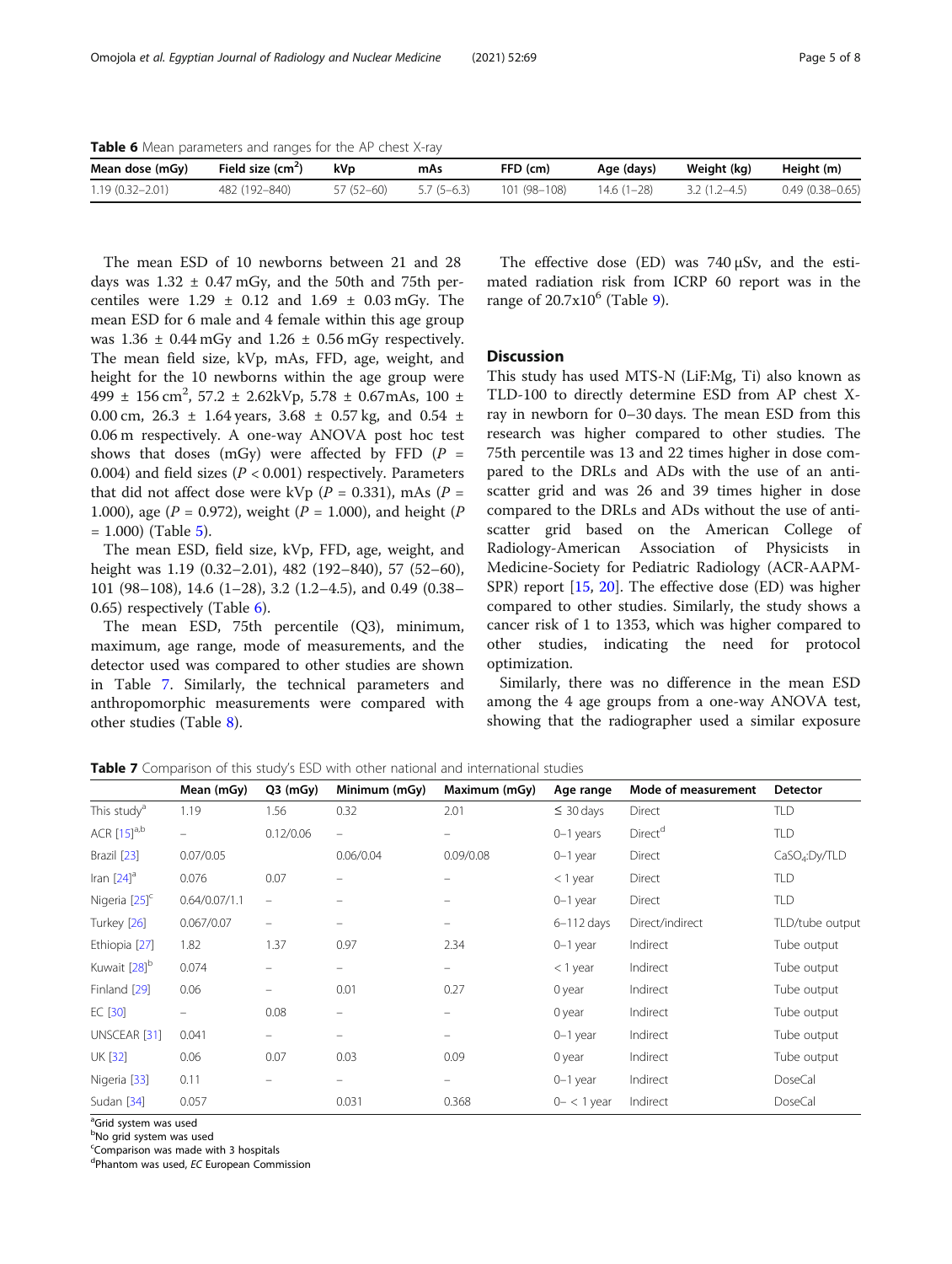| Source                     | kVp                   | mAs                     | Height (m)               | Weight (kg)       | Field size $(cm2)$ | Age (year) |
|----------------------------|-----------------------|-------------------------|--------------------------|-------------------|--------------------|------------|
| This study                 | $57(52-60)$           | $5.7(5-6.3)$            | $0.49(0.38 - 0.65)$      | $3.2(1.2 - 4.5)$  | 490 (192-864)      | 0          |
| Toossi [24]                | $52(50-54)$           |                         | 0.51                     | 3.3               |                    | $<$ 1      |
| Olgar $[26]$               | 49 (46-51)            | $1.9(1.6 - 3.5)$        |                          |                   |                    | 0          |
| Mesfin [27]                | $40(30-45)$           | $8(6.3-10)$             |                          | $6.2$ $(3.4-1.5)$ | 125 (100-150)      | $0 - 1$    |
| Kiljunen [29]              | 84                    | 1.5                     | 0.53                     | 4.0               | 116                | 0          |
| Nahangi [35]               | 46.7 (40-50)          | $13.3(12-16)$           | 0.51                     | 3.4               | 154                | 0          |
| Allsup $[36]$ <sup>a</sup> | $62(60-63)/61(60-65)$ | $1.5(1.2-2)/1(0.5-1.5)$ | $\overline{\phantom{0}}$ |                   |                    | 0          |
| <b>BSI [37]</b>            |                       |                         | 0.52                     | 3.5               |                    | 0          |
| Freeman [38]               | -                     |                         | 0.56                     | 4.5               |                    | 0          |

<span id="page-5-0"></span>Table 8 Comparison of technical/patients' parameters with other studies

<sup>a</sup>Computed radiography (CR) and a digital radiography (DR) was used respectively

factor for all age groups, which may be a contributory factor to the increase in dose observed.

#### Comparison of this study with direct measurements (real patient/phantom)

The use of the "direct approach" as described in ICRP 135 report is still regarded as the best method in determining ESD; one of such was a study in Brazil by Mohamadain et al., who investigated ESD for age 0–1 year. The study showed that the mean ESD with CaSO4:Dy and TLD-100 was 0.07 and 0.05 mGy. These values were significantly lower compared to this study with similar TLD elements. The variation in ESD was 126 and 130% respectively. The kVp variation between both studies was 10.2%. Possible discrepancies may be due to dosimetry uncertainties, differences in field sizes, and FFD. Parameters like kVp and mAs were not considered different [\[23](#page-7-0)].

Furthermore, a study in Iran to access the ESD from chest AP X-ray for < 1-month patients by Bahreyni Toossi et al., shows that the mean ESD was 0.076 mGy and the 3rd quartile value was 0.07 mGy using LiF:Mg Ti (TLD-100). Toossi's study was lower compared to our study. The variations in the mean and 3rd quartile dose against this study were 124% and 126% respectively. The weight and height from both studies were considered

Table 9 Comparison of effective dose and radiation risk with other studies

| <b>Sources</b>                   |       | Effective dose ( $\mu$ Sv) (Radiation risk) x10 <sup>-6</sup> |
|----------------------------------|-------|---------------------------------------------------------------|
| This study                       | 740   | 20.7                                                          |
| Olgar et al. [26]                | 15    | 2                                                             |
| Brindhaban and Eze [28]          | 12    |                                                               |
| Ward et al. [39]                 | 20    |                                                               |
| Aliasgharzadeh et al. [40]       | 45.52 | $1.27 - 5.91$                                                 |
| Jones et al. [41]                | 15.4  | 2                                                             |
| Bouaoun et al. [42] <sup>a</sup> | 31.6  | በ 9–41                                                        |
|                                  |       |                                                               |

<sup>a</sup>Comparison was with chest and abdomen

the same with a variation of 2.2% and 2.8% respectively. A critical look shows that anthropomorphic data like weight and height do not usually affect ESD [[24\]](#page-7-0). In a similar study in Nigeria by Egbe et al., who used TLDs, the mean ESD from AP chest X-ray from 3 facilities studied between the age group of 0–1 years was 0.64, 0.07, and 1.1 mGy  $[25]$  $[25]$ . The variation between Egbe's work and this study was 70, 126, and 5.6%. Dose discrepancies are likely due to the total tube filtration which ranged from 2.5 to 2.7 mm Al, against this study which was 3.3 mm Al. This study used a flat panel system and Egbe's study used a film-screen system. Other factors may be associated with the expertise of the radiographers, and the TLD uncertainties may affect the dose [[25\]](#page-7-0). Also, TLDs were used in a study in Turkey by Olgar et al., where the obtained mean ESD was 0.07 mGy. The variation between both studies was 126% [[26\]](#page-7-0).

#### Comparison of this study with indirect measurement (software/tube output)

The mean, 1st quartile, 3rd quartile, maximum, and minimum ESD from chest (AP) X-rays from Mesfin et al. was slightly comparable to our study with a variation of 30, 38, 9, 10.7, and 71% respectively. This study used TLD chips for ESD measurement, but Mesfin's study used the tube output parameters to estimate pediatric dose, which was considered a factor that would affect ESD. The variation in field size between both studies was 84%. The field size in our study was noticed to be 4 times higher [\[27\]](#page-7-0). The mean ESD from 2 related studies in Kuwait and Finland using the tube output approached was 0.074 and 0.067 mGy, which was far lower than this study [\[28](#page-7-0), [29\]](#page-7-0). The mean ESD in this study was higher compared to EC, UNSCEAR, and the UK report [\[30](#page-7-0)–[32\]](#page-7-0). It was worthy to note that the tube output approach has been recommended in resourcelow areas, and it has been found to reduce ESD accuracy by 20–30% because the output varies with voltage waveform, anode angle, and filtration [\[19](#page-7-0)].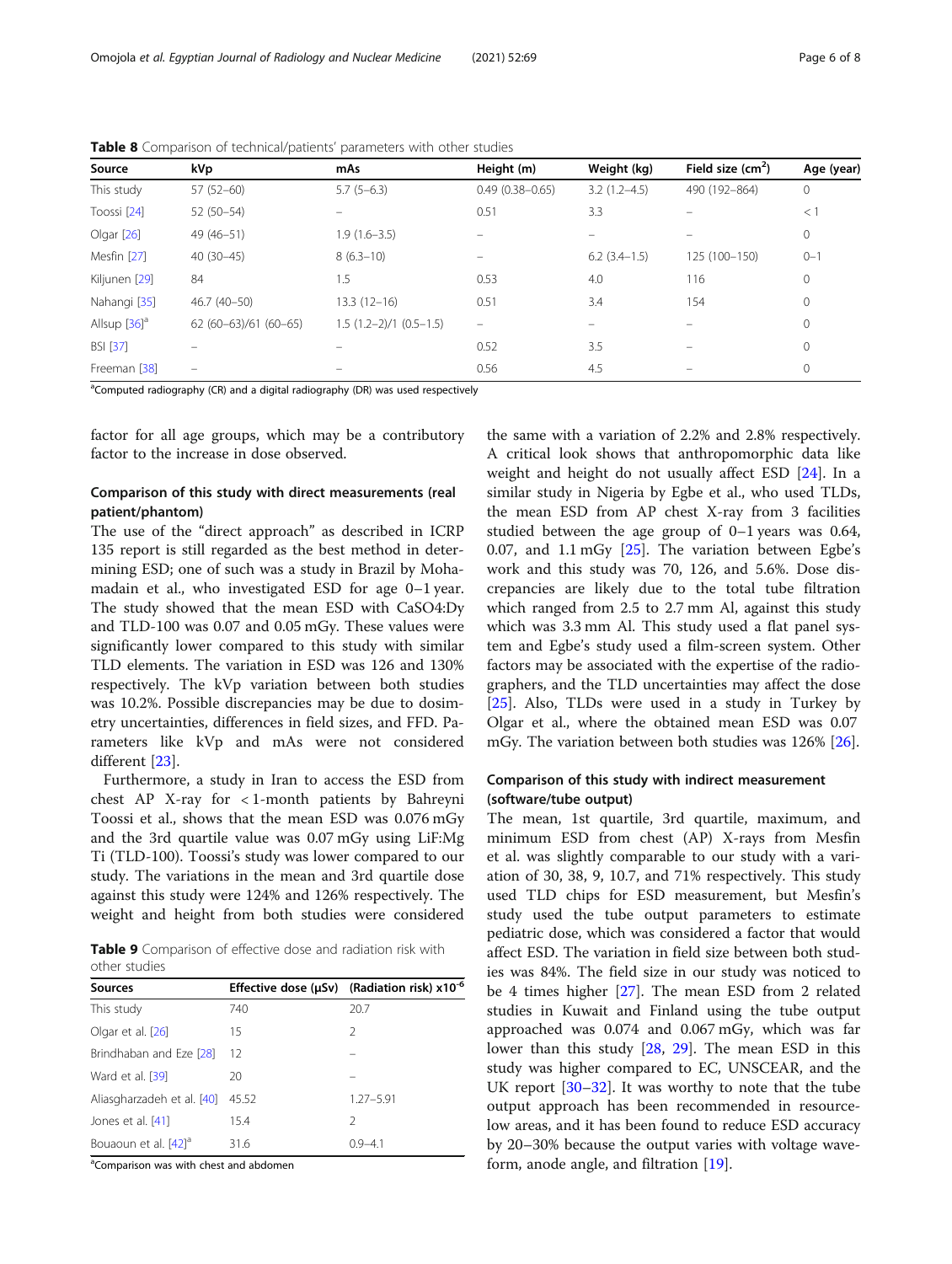<span id="page-6-0"></span>Some studies have used the DoseCal software to estimate ESD; one of such study was carried out by Egbe et al. in Nigeria and Alatts et al. in Sudan for AP chest X-ray between the ages of 0 and  $\langle$  1 year. The mean ESD from both studies was 0.11 and 0.057 mGy, which was lower compared to this study [[33](#page-7-0), [34](#page-7-0)]. Since the DoseCal software is a mathematical human model, the ESD obtained may vary with our study.

The outcome of the effective dose (ED) and estimated cancer risk was high compared to other studies. The variation in ED between this study and those in Table [9](#page-5-0) was 125%. However, this study was below the ICRP estimated fatal cancer risk with a low dose for newborns [[22\]](#page-7-0).

There was no statistically significant differences in kVp, mAs, height, weight, and field size [\[26](#page-7-0), [27,](#page-7-0) [29,](#page-7-0) [35](#page-7-0), [37,](#page-7-0) [38](#page-7-0)], but the field size in this study was significantly higher compared to other studies, which may have accounted for the unusual high dose observed in the 4 age groups [\[26,](#page-7-0) [29,](#page-7-0) [35\]](#page-7-0).

### Conclusion

A study to determine the mean ESD, 50th and 75th percentile ESD, ED, and cancer risk for AP chest X-ray for a newborn has been determined using the direct method as indicated in the IAEA TRS-457 report, using TLD chips. There is a strong indication that newborn ESDs were considerably high in the studied area, which additionally affected ED and cancer risk. Factors that have been identified from this study were field size and FFD. This study strongly suggests a review of the exiting protocol to reduce newborn dose to the barest minimum.

#### Abbreviations

ESD: Entrance surface dose; TLD: Thermoluminescent dosimeter; ED: Effective dose; FFD: Film-focus distance; ICRP: International commission on radiological protection; ICU: Intensive care unit; DRL: Diagnostic reference level; SSDL: Secondary standard dosimetry laboratory; NIRPB: National Institute of Radiation Protection and Research; IAEA: International Atomic Energy Agency; UNSCEAR: United Nations Scientific Committee on the Effects of Atomic Radiation

#### Acknowledgements

We sincerely want to thank the staffs of the Department of Radiology, Federal Medical Centre Asaba, who gave their time and support for this study.

#### Authors' contributions

ADO conceived the topic and made provisions for the materials used for the research. He designed the template consent and for data collection and did the TLD readout, data analysis, manuscript preparation, and manuscript editing. MOA did a critical review on the dose values measured to see their validity, reviewed the manuscript, and did a follow-up after submission. SOA did a thorough search of the literatures used; he also edited the manuscript for possible errors and vetted the data analysis. IOA took part in the manuscript preparation and material search. AAA administered the consent form and was involved in the data collection. All authors read and approved the finial manuscript.

#### Funding

No funding whatsoever

#### Availability of data and materials

The data sets used and/or analyzed during the current study are available from the corresponding author on request.

#### Ethics approval and consent to participate

This study was approved by the ethics committee of Federal Medical Centre Asaba with approval number FMC/ASA/A90. Written informed consent was obtained from parents or guardian before the commencement of the study

#### Consent for publication

Approval for publication was granted.

## Competing interests

No competing interest

#### Author details

<sup>1</sup>Department of Radiology, Federal Medical Centre Asaba, Asaba, Delta State Nigeria. <sup>2</sup>Department of Radiation Biology, Radiotherapy and Radiodiagnosis, College of Medicine, University of Lagos, Idi-Araba, Lagos State, Nigeria. <sup>3</sup>Department of Radiology, Lagos University Teaching Hospital, Ikeja, Lagos State, Nigeria.

## Received: 1 October 2020 Accepted: 17 February 2021

#### References

- 1. Thukral BB (2015) Problems and preferences in pediatric imaging. Indian J Radiol Imaging 25(4):359–364
- 2. Aramesh M, Zanganeh KA, Dehdashtian M, Malekian A, Fatahiasl J (2017) Evaluation of radiation dose received by premature neonates admitted to neonatal intensive care unit. J Clin Med Res 9:124–129
- 3. Hammer GP, Seidenbusch MC, Regulla DF, Spix C, Zeeb H, Schneider K et al (2011) Childhood cancer risk from conventional radiographic examinations for selected referral criteria: results from a large cohort study. Am J Roentgenol 197:1, 217–1, 223
- 4. Czarnecki ŁM (2015) Assessment of chest X-ray images in newborns with respiratory disorders. Kardiochirurgia i Torakochirurgia Polska 12(1):83–86
- 5. Roggini M, Pepino D, D'Avanzo M, Andreoli GM, Ceccanti S, Capocaccia P (2010) Respiratory distress in newborn: evaluation of chest X-rays. Minerva Pediatr 62(3 Suppl 1):217–219
- 6. Alejo L, Corredoira E, Sánchez-Muñoz F, Huerga C, Aza Z, Plaza-Núñez R et al (2018) Radiation dose optimisation for conventional imaging in infants and newborns using automatic dose management software: an application of the new 2013/59 EURATOM directive. Br J Radiol 91:20180022
- 7. Diggikar S, Nagesh K (2016) Radiation hazard in neonatal intensive care unit – covert menace to the innocent ones or the caregivers: which is true? J Clin Neonatol 5:219–221
- 8. Jeukens CRLPN, Kütterer G, Kicken PJ, Frantzen MJ, van Engelshoven JMA, Wildberger JE et al (2020) Gonad shielding in pelvic radiography: modern optimised X-ray systems might allow its discontinuation. Insights Imaging 11:15
- 9. Yu C (2010) Radiation safety in the neonatal intensive care unit: too little or too much concern? Pediatr Neonatol 51:311–319
- 10. Stollfuss J, Schneider K, Krüger-Stollfuss I (2015) A comparative study of collimation in bedside chest radiography for preterm infants in two teaching hospitals. Eur J Radiol 2:118–122
- 11. Obed RI, Ekpo ME, Omojola AD, Abdulkadir MK (2016) Medical physics professional development and education in Nigeria. Med Phys Int 4:96–98
- 12. Akpochafor MO, Omojola AD, Soyebi KO, Adeneye SO, Aweda MA, Ajayi HB (2016) Assessment of peak kilovoltage accuracy in ten selected X-ray centers in Lagos metropolis, South-Western Nigeria: a quality control test to determine energy output accuracy of an X-ray generator. J Health Res Rev 3:60–65
- 13. Idowu BM, Okedere TA (2020) Diagnostic radiology in Nigeria: a country report. J Glob Radiol 6(1):1072
- 14. International Atomic Energy Agency (IAEA) (2013) Dosimetry in diagnostic radiology for paediatrics patients, IAEA human health series no. 24. IAEA Publications, Vienna